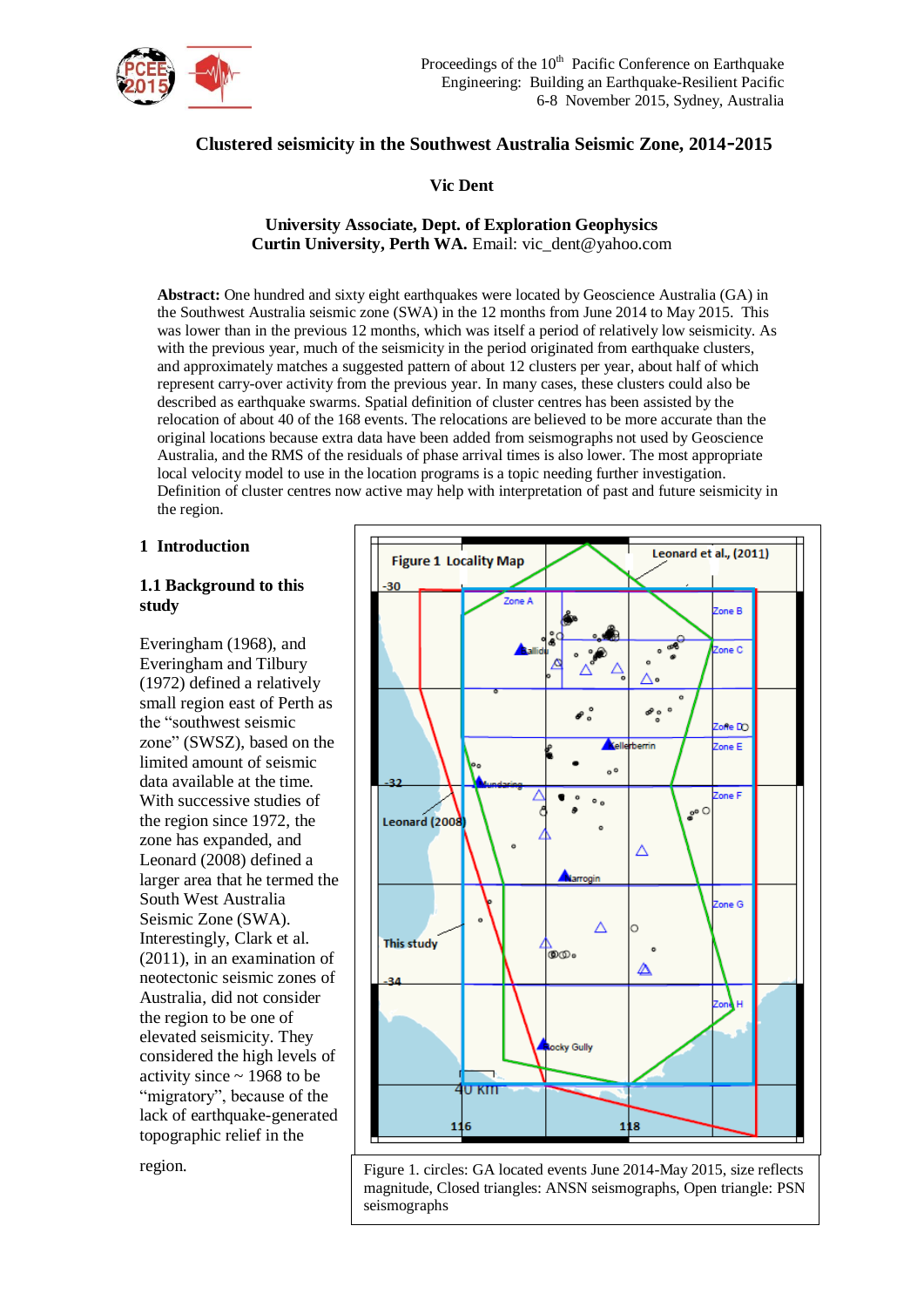Leonard et al. (2011) modified the boundaries of the SWA zone again, as shown in Figure 1.In a recent study of the region, Dent (2014a) made minor modifications to Leonard's 2008 boundaries, and divided the region into 8 subzones, for the purpose of summarising the seismicity of the region for the period June 2013 to May 2014. The clustered nature of the seismicity of the region was emphasised in this report. These subzones are used again in this report.

2013-14 was considered to be a year of relatively low seismicity, with 288 located events, and most of the seismicity emanated from 4 major cluster centres in the north of the SWA zone. The largest event of the year, ML 3.4, came from a cluster to the north-east of Koorda, in subzone 3.

Twenty three cluster centres in the SWA zone were discussed in Dent 2014a. They were labelled A to W in Table 1 of Dent, 2014a, and are indicated on Figures 2-6 of this report. 20 of the centres had been identified in two earlier studies (Dent 2012, 2013). Twelve of the centres displayed activity in the 2013-14 period. Dent (2014a) concluded that most (about 80%) of the seismicity in the SWA zone in 2013-14 originated from these 12 cluster centres.

The 2014 analysis was assisted by relocations of about 40 events which occurred during the year. Relocations used additional phase data supplied by the Public Seismic Network (PSN), which has been growing in the southwest Australia region since 2006.

Because of the difficulty in achieving accurate locations towards the north and east boundaries of the SWA zone, some of the cluster locations remain poorly defined spatially. Dent (2014a) suggested that it is probable that some, if not many, of these more remote cluster centres have been active in earlier years, but it is hard to prove this because of the poorer quality of earlier earthquake locations.

Earthquake clusters are often described as "swarms" when there are several events near the maximum magnitude of the cluster (Gibson et al., 1994). Many of the clusters described here could also be called earthquake swarms.

In this report, the seismicity in the 12 month period following that of Dent 2104a (ie June 2014-May 2015) is reviewed. Geoscience Australia's (GA) locations for events in the period are plotted on **Figure 1**. As in Dent (2014a), the review is assisted by the relocations of selected events, and the relocations are made with the benefit of extra data from the PSN net.

#### **1.2 Seismographs operating in 2014-15 in SWA**

There were two networks operating in SWA in 2014-15. GA operates five stations in the SWA zone, and two just outside of it (Figure 1). These stations are a part of the wider Australian National Seismograph Network (ANSN), and operate at 40 s/s. The ANSN is used by GA to routinely locate earthquakes in Australia, and they use the ANTELOPE earthquake location program to do this.

The other network is the "PSN/ACG" network, a private network, which operates with the assistance of the Australian Centre for Geomechanics (ACG) in Perth, WA. It has grown since the first stations were set up near Perth in 2006. It was described by Dent et al. (2006) and Dent (2010), and it has expanded to include stations in South Australia and along the east coast of Australia. The latest network configuration is described in the Australian Seismological report for 2014 (Glanville et al., in prep.) In 2014-15, data were collected from 10 sites in SWA (Figure 1) although some had long periods of unserviceability during the year. Although the stations are not as well calibrated as GA stations (relevant to magnitude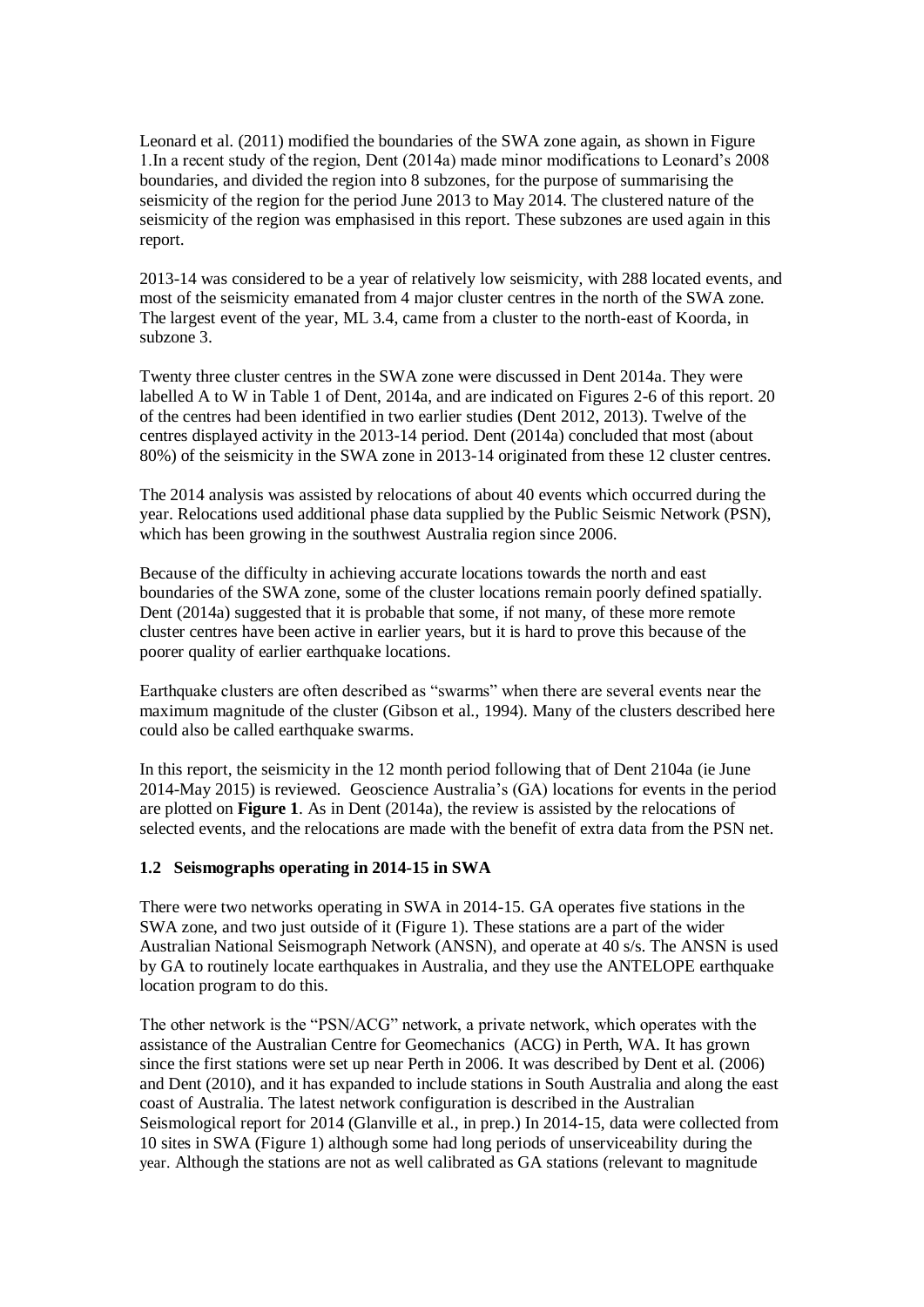calculations) they operate at a much higher sampling rate (200 s/s) which improves the precision of picking phase arrivals.

GA does not use PSN data in its earthquake locations.

## **1.3 An overview of seismicity in the SWA zone in 2014-15.**

Activity in 2014-15 was even lower than in 2013-14, with 168 events (Figure 1), only two of which were of ML  $> 3.0$ . In 2013-14 there were 299 events, of which four were of ML  $> 3.0$ . Most of the activity in 2014-15 occurred in the first half of the period. As in 2013-14, most of the seismicity can be attributed to cluster centres in the top degree the SWA zone (between  $30^{\circ}$  and  $31^{\circ}$  south, subzones 1, 2 and 3), and mostly these cluster centres were even more active in the previous 12 month period. The largest event of the period, ML 3.3 came from a cluster northeast of Koorda (July 2014). The same cluster provided the largest event of the previous 12 months (ML 3.4). A short but intense period of cluster activity occurred about 20 km east of Kalannie between 3 and 6 March, 2015 (largest event ML 3.0).

Of the activity in the rest of the SWA zone, there was a minor renewal of activity at two cluster centres which had been quite active several years earlier – ie. north of Hyden (point R), and south east of Wyalkatchem (point I). Activity in the Meckering area was higher than in the previous 12 months. A cluster of six events occurred north of Kojonup between September and November 2015, and it may have occurred at the same location as a cluster of  $\sim$  40 events in September-October 2011.

There was one relatively large event which appears to be non-clustered event – near Cadoux in December 2014, ML 2.8. There are other events which appear to be non-clustered, but they are relatively small.

## **2 Earthquake relocations**

Selected earthquakes have been relocated using the same techniques as described in Dent (2014a) ie., they were located using the EQLOCL program and the WA2 velocity-depth model (Dent, 1990). The relocations, as well as the distances between the original locations and the relocations are shown in Table 1. Earthquakes for relocation were selected on the basis of remoteness from other events, the fact that they were well recorded by PSN stations, or they were large events and significant in defining a cluster. Note that GA used the ANTELOPE location program, and the IASPEI91 velocity-depth model to compute their solutions. Locations in Table 1 are given to two decimal places only, as the third decimal place implies a degree of precision that does not exist (Bondár et al., 2004).

The differences in distance between the GA locations and the EQLOCL relocations range between 0 km and 22 km (Table 1), the average difference 10 km, and the median difference 9 km. These values are very similar to the differences found in the relocations presented in Dent (2014a). In general, the solutions are more in agreement towards the centre of the zone, and larger towards the extremities. The new solutions all have lower RMS residuals than the original GA solutions. The focal depths are always significantly less than the GA solutions, and this is probably due to the fact that GA switched from using the WA2 earth model to the IASPEI91 earth model for its West Australian earthquake locations after May 2014. This is discussed in more detail below.

## **3 Focal depths and earth models**

Earthquake focal depths are hard to determine, unless close seismographs are present and the local earth velocity/depth model is well known. The relocations shown in Table 2 have all been derived using the WA2 velocity model, and most have been constrained to a "normal"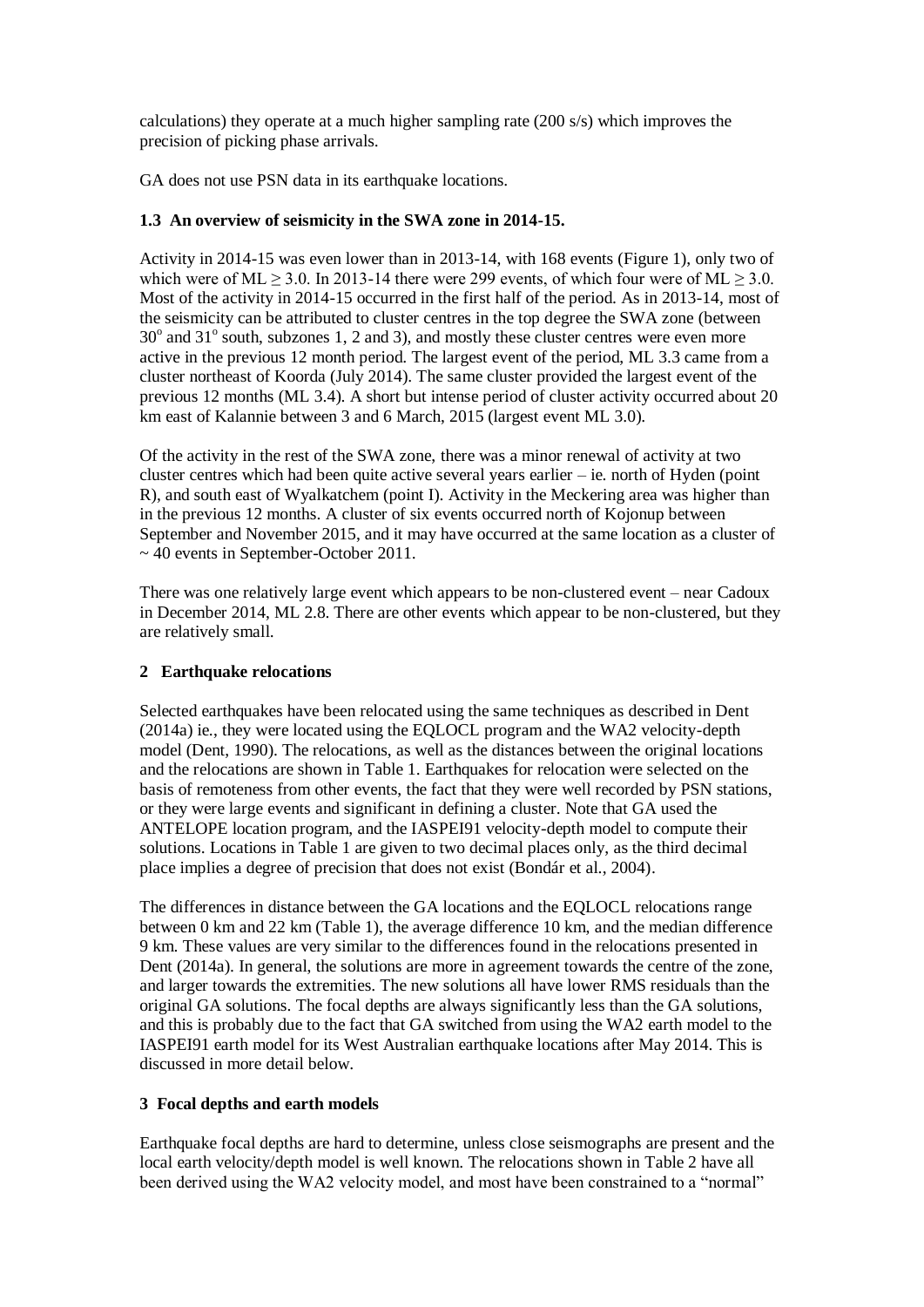focal depth of 2 km. This is because inadequacies in the WA2 model causes the lowest computed RMS of residuals to occur slightly above ground level for many of the events. From May 2014, GA has used the IASPEI 91 velocity-depth model when locating WA events, because they considered that model to give more accurate locations (Glanville, pers. comm. 2015). However, the RMS of residuals for all their locations in the SWA zone are much higher than has been achieved in the relocations given here. For the data used here, the WA2 model gave lower RMS of residuals than did the IASPEI 91 model. Note also that the GA locations did not use available S phase arrival data, which can assist greatly with earthquake locations when there are few recording stations available.

The focal depths computed by GA for the events in the region vary widely between 0 and 15 km., and sometimes greater. The deeper depths ( $\geq$  9 km) are contrary to locations determined by limited, but relatively accurate, temporary field surveys around active areas – eg. Burakin in 2001-02 (Leonard 2002), Yorkrakine 1996 (Dent 2011) and Woodanilling (Dent 2014b). These surveys have all suggested that focal depths are usually less than 5 km. Determining an earth model appropriate to the local conditions is a fairly pressing need in Western Australia.

| Date & Time             | <b>Place</b>                   | Z                       | <b>Magn</b>      | new lat  | new long | <b>DEP</b>       | move                     | <b>RMS</b>        |                  | GA dep, RMS       |
|-------------------------|--------------------------------|-------------------------|------------------|----------|----------|------------------|--------------------------|-------------------|------------------|-------------------|
| <b>UTC</b>              |                                |                         | (ML)             |          |          | (km)             | (km)                     | (secs)            | Km               | secs              |
| 2014-07-08_0649         | Burakin                        | A                       | 2.8              | $-30.50$ | 117.04   | 0.98             | 15                       | 0.16              | $\overline{10}$  | 0.97              |
| 2014-12-05 0358         | Cadoux                         | A                       | 2.8              | $-30.78$ | 117.08   | 1 <sup>C</sup>   | $\overline{9}$           | 0.07              | 5                | 1.54              |
| 2014-07-10_2156         | Bonnie rock                    | B                       | $\overline{2.5}$ | $-30.54$ | 118.51   | 1.4              | $\overline{13}$          | 0.16              | $\overline{10}$  | 0.91              |
| 2014-07-11 1007         | Bonnie rock                    | $\overline{B}$          | $\overline{2.3}$ | $-30.55$ | 118.51   | 9.03             | 5                        | $\overline{0.08}$ | $\overline{0}$   | $\overline{0.5}$  |
| 2014-10-30 1734         | Beacon                         | B                       | 2.9              | $-30.41$ | 117.78   | $\overline{1C}$  | $\mathbf{1}$             | $\overline{15}$   | $\overline{8}$   | 3.8               |
| 2014-11-08 2204         | West of Beacon                 | $\overline{B}$          | $\overline{2.2}$ | $-30.42$ | 117.74   | 2N               | $\overline{17}$          | $\overline{0.11}$ | $\overline{0}$   | 4.99              |
| 2015-03-04 0900         | Kalannie                       | $\overline{B}$          | 2.4              | $-30.26$ | 117.30   | 2N               | $\overline{7}$           | 0.32              | $\overline{10}$  | 1.77              |
| 2015-03-05 2054         | Kalannie                       | B                       | 2.2              | $-30.26$ | 117.28   | 1 <sup>C</sup>   | 6                        | 0.17              | 10               | 0.91              |
| 2015-03-06 0139         | Kalannie                       | $\overline{B}$          | 2.5              | $-30.22$ | 117.29   | 1 <sub>C</sub>   | 13                       | 0.13              | 18               | 0.52              |
| 2015-03-06 0343         | Kalannie                       | B                       | 2.3              | $-30.26$ | 117.28   | 2N               | 5                        | 0.14              | $\boldsymbol{0}$ | 6.66              |
| 2014-07-22_0612         | Koorda                         | $\overline{C}$          | 2.4              | $-30.64$ | 117.63   | 1.4              | $\overline{13}$          | 0.02              | $\overline{3}$   | 1.54              |
| 2014-07-22 1949         | NE of Koorda                   | $\overline{C}$          | 3.3              | $-30.64$ | 117.67   | 1.9              | $\overline{2}$           | 0.07              | 10               | 0.93              |
| 2014-09-02 1202         | Koorda                         | $\overline{C}$          | $\overline{2.2}$ | $-30.65$ | 117.46   | $\overline{3}$   | 9                        | 0.06              | 10               | 1.47              |
| 2014-11-08_2355         | Due N of Koorda                | $\overline{C}$          | $\overline{1.9}$ | $-30.64$ | 117.45   | 1 <sup>C</sup>   | $\overline{9}$           | 0.05              | $\overline{0}$   | 1.43              |
| 2014-11-11 0538         | SE of Bencubbin                | $\overline{C}$          | 2.1              | $-30.90$ | 117.90   | 2N               | 3                        | 0.14              | $\mathbf{0}$     | 0.81              |
| 2015-04-03 1143         | Mukinbudin                     | $\overline{C}$          | 2.0              | $-30.51$ | 118.57   | 2N               | $\overline{5}$           | 0.2               | $\mathbf{1}$     | 1.42              |
| 2015-04-12 1504         | Merredin                       | $\overline{C}$          | 2.3              | $-30.49$ | 118.59   | 1.8              | $\mathbf{1}$             | 0.09              | 13               | 0.43              |
| 2014-08-17 0057         | NE of Merredin                 | D                       | 2.0              | $-31.24$ | 118.39   | 2N               | $\overline{13}$          | 0.14              | $\overline{12}$  | 0.53              |
| 2014-08-18<br>1642      | NE of Merredin                 | D                       | $\overline{2.3}$ | $-31.25$ | 118.44   | 11.2             | 6                        | 0.66              | $\overline{6}$   | 0.83              |
| 2014-08-28_1336         | Wyalkatchem                    | D                       | 1.9              | $-31.28$ | 117.61   | 2.01             | 10                       | 0.06              | 6                | 0.48              |
| 2014-09-10 1844         | Wyalkatchem                    | D                       | 2.4              | $-31.27$ | 117.47   | 4.8              | 10                       | 0.11              | 14               | 1.44              |
| 2015-01-04 0032         | Mukinbudin                     | D                       | 2.2              | $-31.10$ | 118.51   | 3.1              | 12                       | 0.15              | $\mathbf{0}$     | 1.62              |
| 2015-05-09 1553         | N of Merredin                  | D                       | 2.0              | $-31.27$ | 118.21   | 2N               | 5                        | 0.24              | 14               | 0.86              |
| 2015-05-10 1752         | Merredin                       | D                       | 2.0              | $-31.31$ | 118.51   | 5.7              | $\overline{19}$          | 0.13              | 16               | 0.61              |
| 2014-09-03 0226         | Meckering                      | $\overline{E}$          | $\overline{1.7}$ | $-31.64$ | 117.02   | 6.6              | $\boldsymbol{0}$         | $\overline{0.08}$ | $\overline{13}$  | 1.33              |
| 2014-09-10 0717         | Meckering                      | $\overline{E}$          | $\overline{1.9}$ | $-31.69$ | 117.04   | 1 <sup>C</sup>   | $\Omega$                 | 0.11              | $\overline{14}$  | 0.68              |
| 2014-09-13_1104         | Youndegin                      | $\overline{E}$          | $\overline{1.9}$ | $-31.76$ | 117.37   | 2N               | $\overline{2}$           | 0.3               | $\overline{0}$   | 0.75              |
| 2015-04-25 1142         | Meckering                      | $\overline{E}$          | 2.4              | $-31.70$ | 117.00   | 2N               | 6                        | 0.16              | 14               | 0.59              |
| 2014-08-03 1459         | Hyden                          | $\overline{F}$          | $\overline{2.1}$ | $-32.30$ | 118.88   | 2N               | $\overline{18}$          | 0.14              | $\overline{3}$   | $\overline{1.08}$ |
| 2014-08-07 2028         | Hyden                          | $\overline{F}$          | $\overline{2.6}$ | $-32.32$ | 118.91   | 2N               | 8                        | 0.28              | $\overline{10}$  | 1.71              |
| 2014-09-11 0933         | Corrigin                       | $\overline{F}$          | $\overline{2.3}$ | $-32.19$ | 117.79   | 2N               | $\overline{22}$          | $0.\overline{19}$ | 3                | 2.36              |
| 2014-10-07 2356         | Corrigin                       | $\overline{F}$          | $\overline{2.0}$ | $-32.48$ | 117.76   | 2N               | $\overline{12}$          | 0.11              | 6                | $\overline{0.2}$  |
| $2015 - 05 - 10 - 1641$ | SW of Quairading               | $\overline{\mathrm{F}}$ | $\overline{2.0}$ | $-32.12$ | 117.20   | 2N               | $\overline{0}$           | $\overline{0.11}$ | $\overline{4}$   | 0.62              |
| 2014-09-15 1427         | SW of Quairading               | $\overline{F}$          | 1.9              | $-32.15$ | 117.21   | 2N               | $\overline{\mathcal{L}}$ | 0.12              | $\overline{2}$   | 0.76              |
| 2014-10-11<br>1706      | Kojonup                        | $\overline{G}$          | 2.3              | $-33.69$ | 117.02   | 7.4              | 9                        | 0.14              | $\overline{3}$   | 0.46              |
| 2014-07-23 1804         | $\overline{\text{K}}$ atanning | G                       | 2.6              | $-33.50$ | 117.97   | $\overline{1.3}$ | $\overline{12}$          | 0.12              | $\boldsymbol{0}$ | 0.53              |
| 2014-10-18 1952         | $\overline{K}$ ojonup          | $\overline{G}$          | 2.3              | $-33.69$ | 117.04   | 2N               | $\overline{33}$          | 0.18              | $\overline{13}$  | 1.82              |
| 2014-11-05 0345         | N of Kojonup                   | $\overline{G}$          | $\overline{2.7}$ | $-33.61$ | 117.09   | 6.4              | $\overline{10}$          | 0.12              | $\overline{6}$   | 0.59              |
| 2014-11-05_1213         | Kojonup                        | $\overline{G}$          | 2.6              | $-33.69$ | 116.99   | 2N               | 29                       | 0.28              | 13               | 1.72              |

#### **Table 1 Earthquakes relocated using EQLOCL for June 2014 – May 2015 (plotted in zone order)**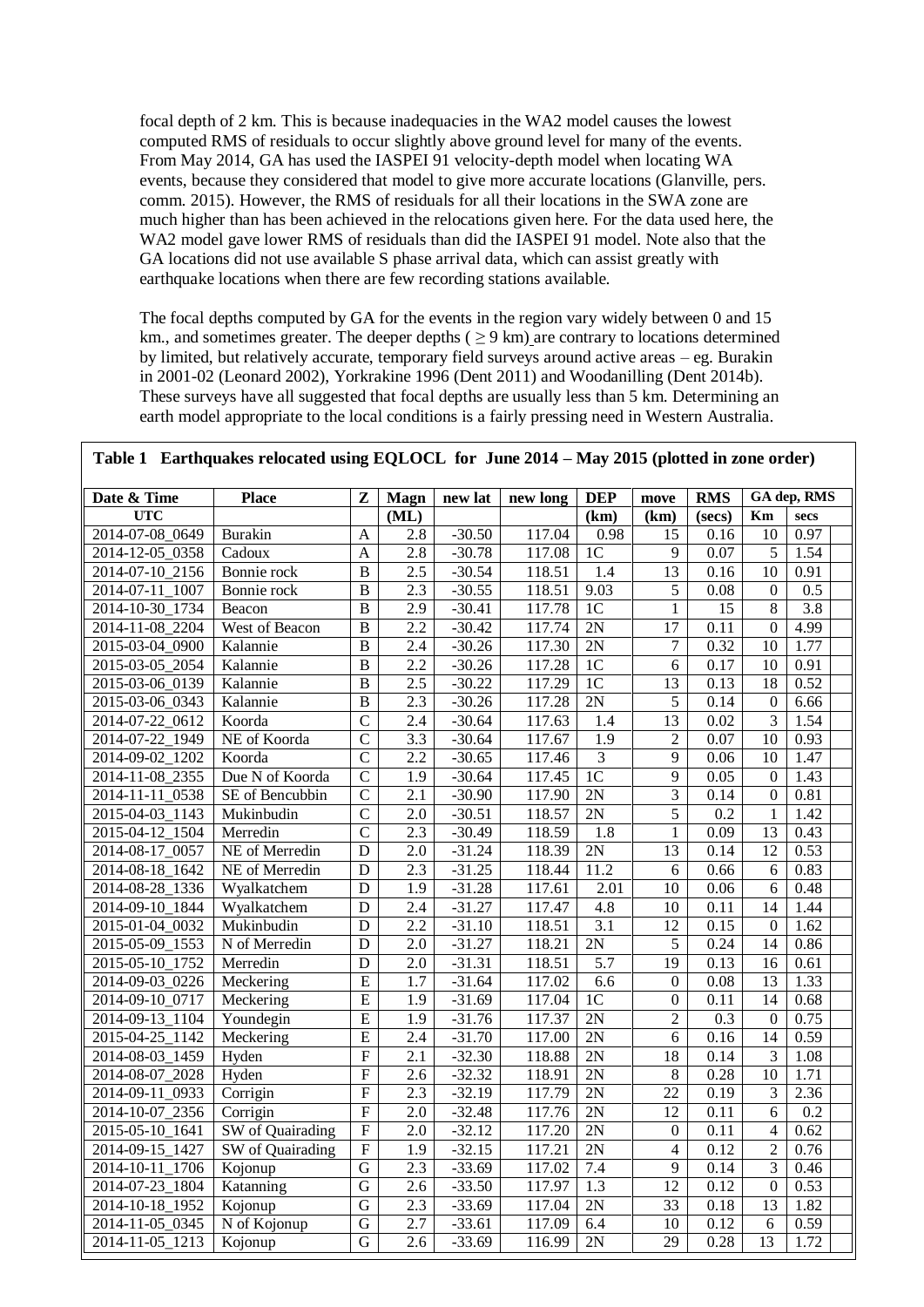# **4 A detailed examination of the seismicity within the subzones in 2014-15.**

Fourteen cluster centres have been noted in Table 2 - two more than in the 2013-14 period, and 8 of these are "predefined". The six previously undefined cluster centres are labeled Alpha to Theta in Table 2. Most of the clusters are minor. As with the previous period, the most active region is between 30° and 31° South. Two of the new clusters may be considered significant – the cluster east of Kalannie (location alpha) has approximately 20 events (largest ML 3.0) and the cluster north of Kojonup (location theta), which, while only having 6 events, is in the approximate location of a significant cluster in 2011.

Zone A **Burakin** 9 events, largest ML 2.8 (59 previous year, largest ML 2.6)

There are 5 defined cluster centres in this zone (A-E) defined by Dent (2013). Centres A to D are based on



seismograph; Open triangle =  $PSN$  seismograph. Red circle =  $GA$  event location (size according to magnitude). Black circles = PSN relocation (Table 1). Blue hexagon = pre-defined seismic locality. Orange hexagon = newly defined a series of the series of the series of the series of the series of the series of the series of the se

centres identified by Leonard & Boldra (2001) during the September 2000 seismic cluster northwest of Cadoux. Location B was subsequently the locus of most of the activity for the major Burakin swarm a year later, and was quite active during 2013-14. This location has seen continuing seismicity for most of the years since the 2001-02 period of intense activity.

|                |              | Table 2 Summary of properties of clusters in 2014-15 |          |            |                |          |        |                         |                |
|----------------|--------------|------------------------------------------------------|----------|------------|----------------|----------|--------|-------------------------|----------------|
| #              | Label        | <b>Cluster locality</b>                              | Zone     | <b>Max</b> | <b>Events</b>  | Lat      | Long   | <b>Most active time</b> | <b>Comment</b> |
|                | B            | W of Burakin                                         | Zone A   | 2.8        | 8              | $-30.53$ | 117.05 | July-Sept 2015          | Major          |
| $\overline{2}$ | P            | W of Beacon                                          | Zone B   | 2.9        | 26             | $-30.40$ | 117.75 | Sept $14 - Jan 15$      | Major          |
| 3              | alpha        | E of Kalannie                                        | Zone B   | 3.0        | 17             | $-30.26$ | 117.28 | $4th - 6th$ March       | Major          |
| 4              | K            | NE of Koorda                                         | Zone C   | 3.3        | 24             | $-30.62$ | 117.60 | July 2014               | Major          |
| 5              | beta         | Bonnie rock                                          | Zone C   | 2.4        | 8              | $-30.54$ | 118.52 | July2014 $&$ Apr        | Poorly defined |
| 6              |              | Wyalkatchem                                          | Zone D   | 2.1        | 5              | $-31.25$ | 117.45 | Sept 14 & Jan 15        | Major          |
| $\overline{7}$ | gamma        | N of Merredin                                        | Zone D   | 2.2        | 6              | $-31.24$ | 118.24 | August 2014             | Poorly defined |
| 8              | $\Omega$     | S of Meckering                                       | Zone E   | 2.4        | 13             | $-31.70$ | 117.04 | Not clustered           |                |
| 9              | delta        | Youndegin                                            | Zone E   | 1.9        | 4              | $-31.77$ | 117.36 | Aug-Sep 14              | New minor      |
| 10             | R            | Nth of Hyden                                         | Zone F   | 2.6        | 5              | $-32.3$  | 118.9  | Aug 2014                | Major          |
| 11             | $\mathbf{U}$ | Nth of Brookton                                      | Zone F   | 2.5        | $\overline{2}$ | $-32.25$ | 116.98 | <b>July 2014</b>        |                |
| 12             | V            | East of Beverely                                     | Zone F   | 2.2        | 12             | $-32.14$ | 117.19 | Sept 2014               |                |
| 13             | epsilon      | Sth of Quairading                                    | Zone F   | 2.2        | 3              | $-32.24$ | 117.35 | <b>July 2014</b>        | New minor      |
| 14             | theta        | Nth of Kojonup                                       | Zone $G$ | 2.7        | 6              | $-33.69$ | 117.03 | Sept 2014 ??            | Poorly defined |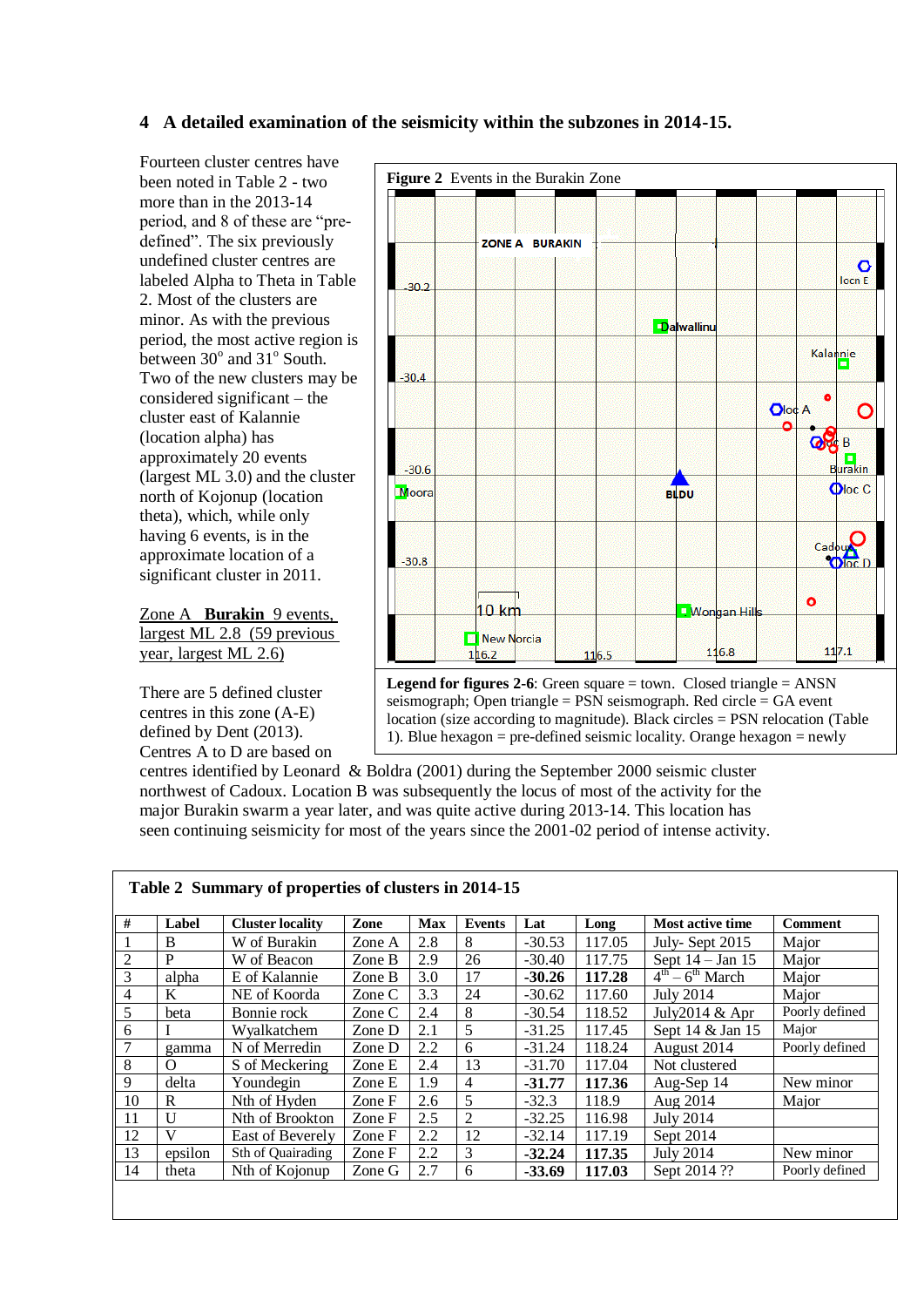In 2014-15 there are four GA-located events close to point B. Relocation of the event (ML 2.8) northeast of the centre (Table 2) brings that event close to the other events, and very close to location B.

The relocation of the other significant event in the zone, (ML 2.8 event northeast of Cadoux), moves it by about 9 km to a location  $\sim$  5 km southeast of Cadoux. This event is relatively large, but there are no events close to it, in time or spatially. It is therefore termed here "solitary". It is however very close to location D, which was noted by Leonard & Boldra (2001) as a location of lesser activity, close to a major cluster at location C in Sept. 2000.

## **Zone B Beacon** 47 events, largest ML 3.0 (52 previous year, largest ML 3.1)

There are two defined cluster centres in this zone. Location G, northeast of Beacon, was the site of a significant swarm in early 2009 (Dent 2009). Location P, about 10 km ENE of Beacon, had significant activity during 2011-12, and has continued on at a lesser level through to 2015. Most of the 2014-15 GA locations are slightly south and east of location P, and this may be due to errors in locations, or possibly the earlier definition of location P was slightly wrong. Relocations of some of the "outer" events near location P brings them towards the main grouping of events.

The other significant cluster in this zone in 2014-15 is east of Kalannie. 20 events belong to this cluster, 15 of which occurred between  $3<sup>rd</sup>$  and  $6<sup>th</sup>$  of March, 2015. This is a "new" location, identified here as location "alpha" on Figure 3. There was no significant activity from near this location in the previous 30 years. It is separate from location E "North of Kalannie" which was mainly active in late 2005. Relocation of some of the "peripheral" events around location alpha brings them back within the main grouping.



## Zone C **Koorda** 34 events, largest ML 3.3 (106 previous year, largest ML 3.4)

There are three defined cluster centres in this zone (points F, J and K). About half of the events in zone C in 2014-15 are assigned to location K, ie, northeast of Koorda, and represent continuing activity from the previous 12 months. The plot of GA locations (Figure 3b) shows a northeast trend in the epicentres, but this trend can be attributed to a bias introduced by the distribution of seismograph stations (Bondár et al. 2004; Dent 2010). Relocations of some of the events (Table 2) brings the events closer to location K. Relocation of a solitary event to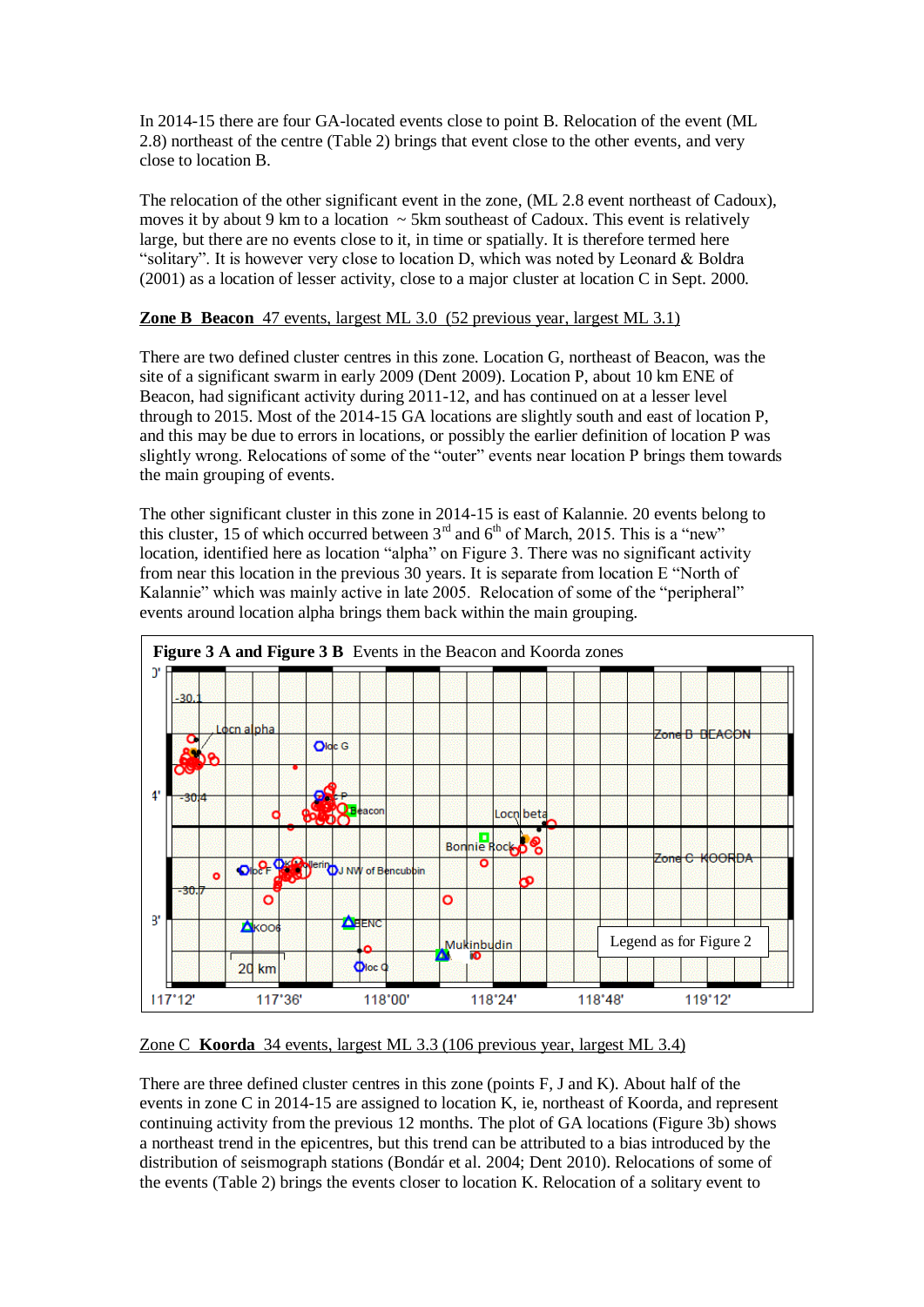the west of the group moves it about 7 km east – close to location J ("north of Koorda"), which was the locus of a significant swarm in 2004, and again in 2011.

To the east of the above events, near Bonnie Rock, are a number of broadly distributed events. The Bonnie Rock region has been the locus of significant swarm activity over the last 30 years and beyond, but good locations in this region have been difficult to obtain. Events in this region are moving out of the region within which events can be relatively reliably located by the existing seismic network. Some of these events are obviously clustered by time, and by inference, also in location. Relocation has not brought the epicentres to a tight grouping, but an approximate location, identified as location beta (Table 2) is proposed.

#### Zone D **Wyalkatchem** 17 events largest ML 2.5 (19 previous year, largest ML 2.7)

There are 3 defined cluster centres in this zone (Figure 4A). Location I (SE of Wyalkatchem, Location M (NNW of Cunderdin) and location H (Yorkrakine - active between 1996 and 1998). 2014-15 saw renewed activity at location I, southeast of Wyalkatchem. The GA location of the largest event (~ 12 km east of Wyalkatchem) moves it closer to location I**.**

Another group of events is broadly distributed about a region north of Merredin. It is suspected that these events may come from a single location, and that the scattered nature of the locations is due to poor locations, which are to be expected near the extremities of the seismic network. Relocations have suggested a location "gamma" in Table 2, but the location remains poorly defined.



Zone E **Meckering** 24 events, largest ML 2.4 (11 previous year, largest ML 2.5)

Zone E has roughly double the number of events to the previous 12 months, due largely to an increase of activity in the Meckering region. Thirteen of these events occurred very close to point O, about 10 km SSE of Meckering, and were spread out over the 2014-15 period. The largest was ML 2.4. Three events occurred close to Meckering itself, and close to point N. A well-defined cluster of four small events (largest ML 1.9) occurred near Youndegin, southeast of Meckering, in August and September of 2014 – location delta in Table 2.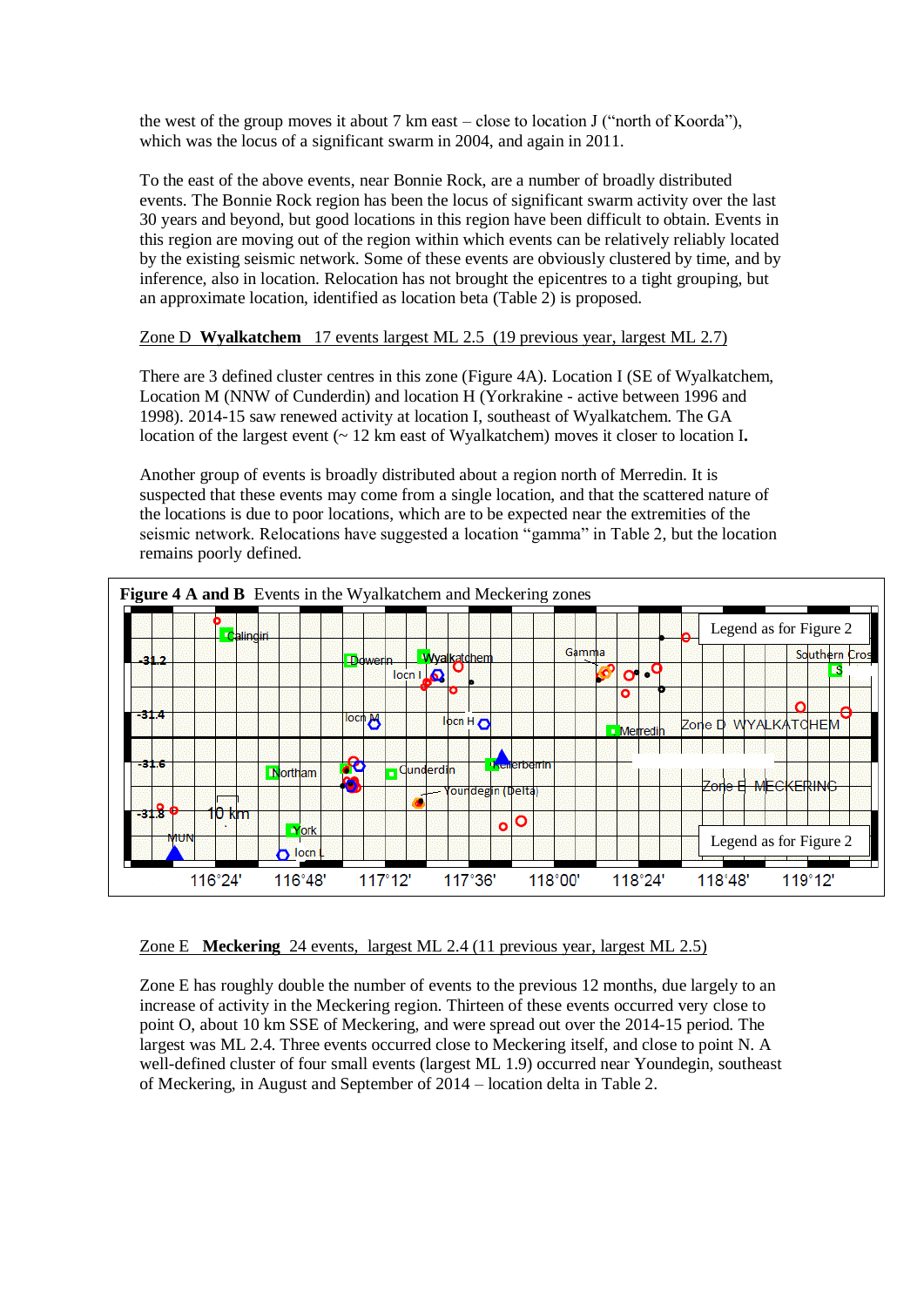#### Zone F **Brookton** 27 events, largest ML 2.6 (15 previous year, largest ML 3.0)

There are 4 cluster centres in this zone U, V, W and R (Figure 5). There were nearly twice as many events in this zone during 2014-15 as against the previous year. The largest event was ML 2.4, and was part of a resurgence in activity at location R, north of Hyden. This zone was quite active in early 2013. Relocation of two of the events in this 2014-15 cluster brings them closer location R.

Twelve small events (largest ML 2.2) were recorded at location V, about 20 km east of Beverley. This location was suggested by Dent (2014a) to be the site of a very significant earthquake cluster in 1963, of which the ML 5.4 Nourning Spring event (January 1963) was the largest.

Two events were recorded at location U, north of Brookton. This location also showed minor activity in the previous 12 months.

Three small events are tightly grouped at a "new" locality southwest of Quairading, identified as location epsilon in Table 2.



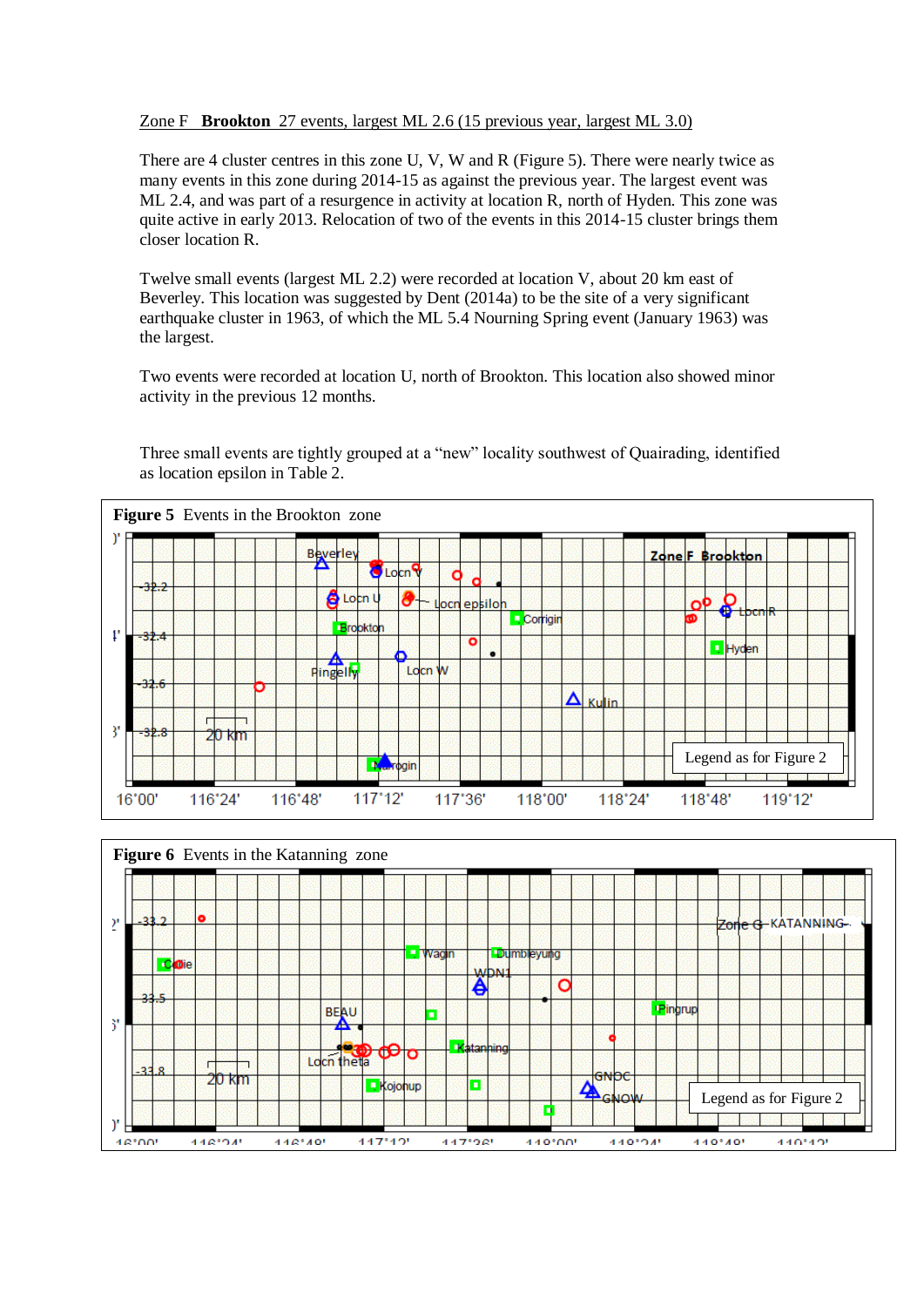#### Zone G **Katanning** 10 events largest ML 2.7 (22 previous year, largest ML 2.9)

Activity in zone G in 2014-15 is mainly from a location about 20 km north of Kojonup, where 6 events occurred, three of them on  $5<sup>th</sup>$  November 2014. The events are not well located, and the relocations are not of high quality either, but the best relocations suggest the locus at location Theta (Table 2 and Figure 6). A significant swarm occurred near this locality in September and October of 2011, (max. magnitude ML 3.5), and it is suspected that both swarms emanated from the same location. A seismograph (BEAU) has subsequently been placed in the vicinity, to help improve future locations in the area.

Zone H (**Cranbrook)** -- no events were located by GA in this zone in 2014-15.

# **4 Summary of 2014-15 activity**

Fourteen cluster centres active in the SWA seismic zone in the 12 months June 2014 to May 2015, have been identified in this report, two more than were identified in the prior 12 months. Eight of these have been earlier identified as cluster centres, and 3 of these centres were significantly active in the previous 12 months. The most significant "new" centre was that east of Kalannie. The activity in the SWA zone in 2014-15 is consistent with observations by Dent (2014a), that activity broadly follows the principle of approximately approximately as  $\mu$ dozen "significant" active centres each year, with about a half of them represel Legend as for Figure 2 continuing activity from the previous year, and the remainder mostly representing known centres of earlier activity.

As in previous years, clustered activity dominates the earthquake catalogue. Table 2 lists 139 events as part of a cluster, representing 83% of the 168 events located by GA in the SWA zone during the year. The only "non-clustered" event of note is the ML 2.8 event near Cadoux in December 2014. However, as noted earlier, that event occurred close to a known centre of cluster activity (location D).

## **5 Correlation of cluster centres with "hotspots" of Leonard et al., (2011)**

In the process of constructing the 2012 seismic hazard map of Australia, Leonard et al., (2011) divided the continent into 4000 cells, each  $\frac{1}{2}$ ° x  $\frac{1}{2}$ °, and looked at the seismicity in these cells since January1965. They used a declustered catalogue of events of  $ML \ge 3.0$ . They identified 44 "hot spots", six of which were in the SWA zone (Figure 7). The hot spots were not named, but some can be readily associated with major events, and cluster localities named here (and some less so). These associations are shown in Table 3.

The Meckering and Cadoux events occurred before a suitable seismograph network was in



place, and the precise location of the main events and their aftershocks are still not precisely known. It cannot be definitely said that the major activity at those locations correlates with the cluster centres identified here (D, near Cadoux, or N and O, near Meckering).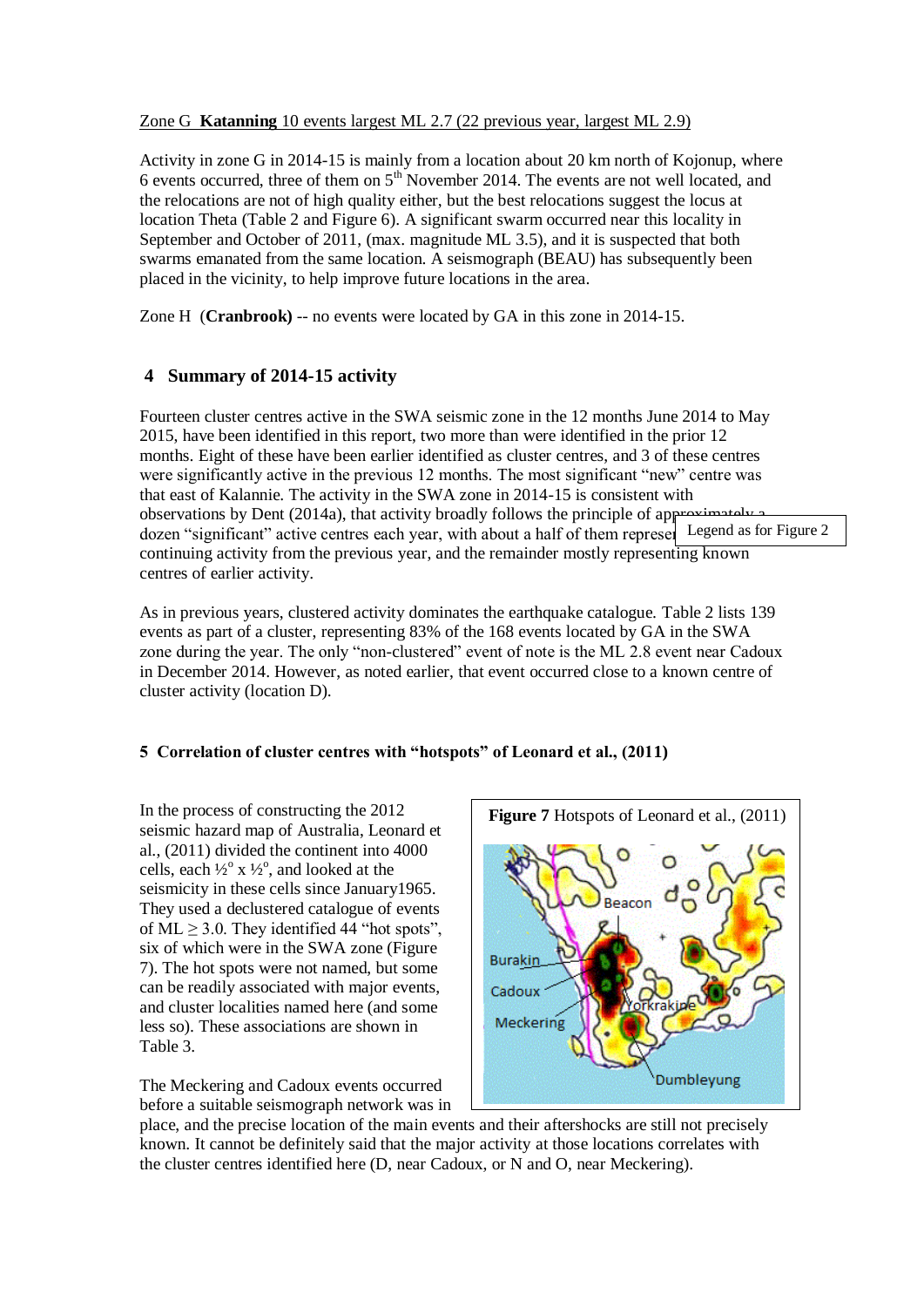The broader, but lower level hot spot in the vicinity of Katanning in the south of the SWA zone is probably comprised of activity from a number of cluster centres. The centre of the hotspot appears to correlate with a known cluster location south of Dumbleyung (Dent 2014b). The largest event in the 2013-14 cluster was ML 2.9, but there was an ML 3.6 event near this location in 1977. Another cluster location, not yet named, which may have contributed to the hot-spot is found north of Nyabing, about 50 km east of Dumbleyung. Five events of magnitude 3.0 or more were recorded at this location in April 1995.

| <b>ZONE</b> | <b>MAIN EVENT</b> |             | <b>Correlation</b> | <b>Approx duration</b> | <b>Reference</b>        |  |  |
|-------------|-------------------|-------------|--------------------|------------------------|-------------------------|--|--|
|             | ML                | <b>DATE</b> | with locality      | of activity            |                         |  |  |
| Meckering   | 6.7               | 14/10/1968  | (N, 0)             | 1968 - 1969            | Gordon & Lewis $(1980)$ |  |  |
| Cadoux      | 6.2               | 2/6/1979    | (D)                | 1979 - 1980            | Lewis et al. (1981)     |  |  |
| Burakin     | 5.2               | 29/9/2001   | B                  | 2001, continues        | Leonard $(2002)$        |  |  |
| Beacon      | 4.6               | 31/01/2009  | G                  | 2009, Jan-Feb          | Dent (2009)             |  |  |
| Yorkrakine  | 4.6               | 31/08/1997  | H                  | 1996, 1998             | Dent (2011)             |  |  |
| Dumbleyung  | 3.6               | 1/3/1977    | S                  | 1977, 2013             | Dent $(2014b)$          |  |  |

**Table 3 Correlation of Hotspots of Leonard et al., (2012) with cluster centres**

## **6 Discussion**

If more phase data were available to allow good relocations of the remaining events, it is probable that at least some would join the cluster groups. It is almost certain that if more seismographs were deployed (ie. the detection limit was lowered), more minor cluster activity would be revealed. It may then also become possible to determine focal mechanisms and information about fault geometry – lengths, depths, dips, orientation etc.

The high degree of clustering exhibited in the southwest Australia seismic zone, also evident on the Eyre Peninsula of South Australia (Leonard et al., 2011) may be a property of Achaean shield environments. Because many of the cluster events are comprised of quite minor earthquakes, they may also be occurring in more remote parts of the Yilgarn and Pilbara cratons, but have escaped detection because the seismograph network is so sparse.

If clusters are closely spaced, such that they occur within a single "cell" or sample region, the statistical procedures analyzing the data may be more likely to identify the cell as a "hot spot".

While the Gutenberg-Richter frequency/magnitude law was intended to apply to regional seismicity, it also appears to be valid for some of the larger earthquake clusters in SWA – eg, the Beacon cluster of 2009 (Dent, 2009). However, for other clusters it does not appear to be valid, as there is a fairly narrow range of magnitudes present. Note however that many of the clusters are comprised of events which are only just above the limit of detectability /locatability – ie. it is probable that events are occurring which are escaping detection.

# **7 Conclusions**

Most events in the SWA seismic zone are clustered. The cluster centres often show recurring activity over successive years. The cluster centres become better defined when more seismographs are available. Over recent decades, the northern portion of the SWA seismic zone has been more active than the southern region. Locations such as "location B" west of Burakin have been active for about the last 15 years. Perhaps individual locations may have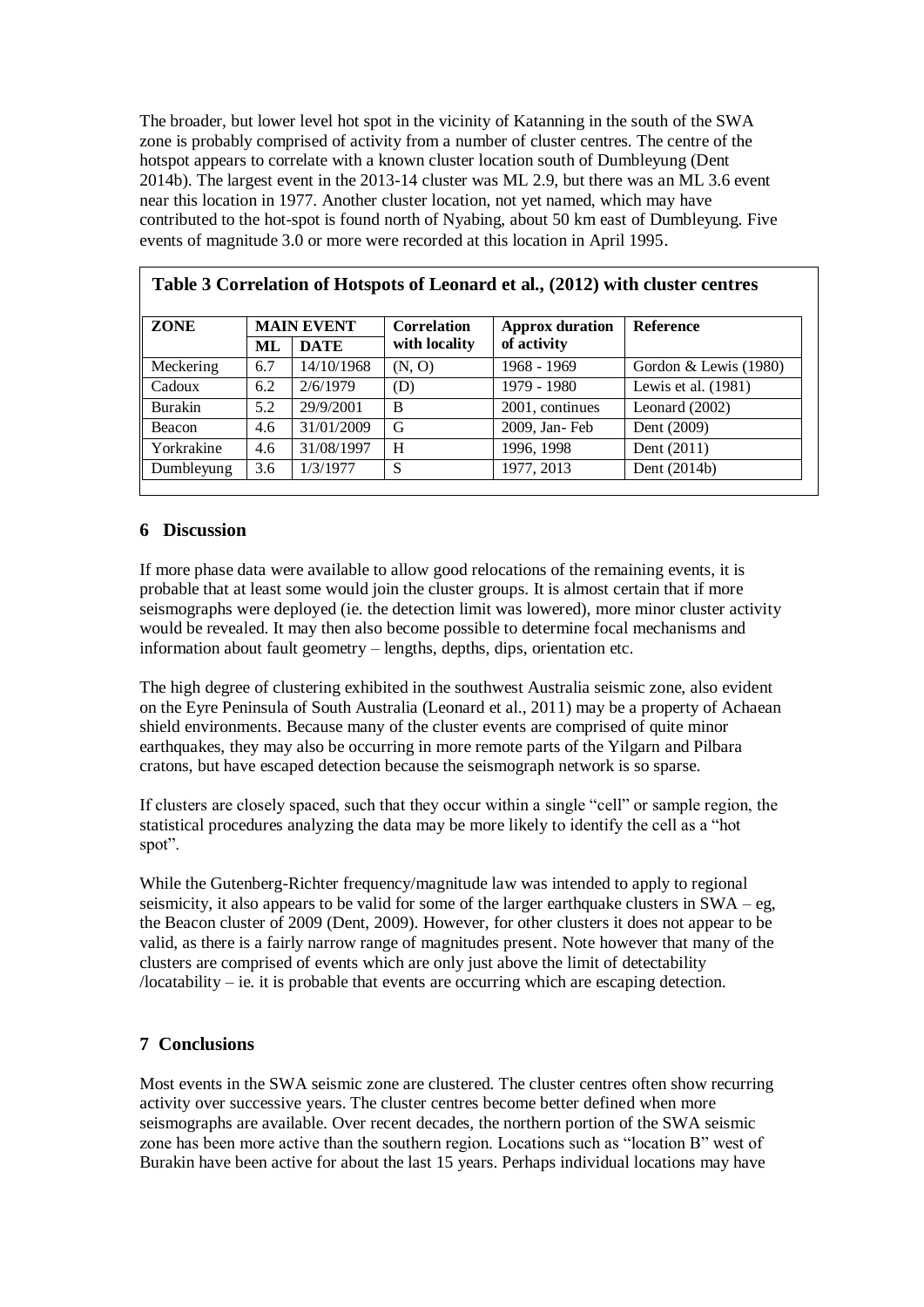recurring activity over centuries. The nature of the seismicity seen in the SWA seismic zone may be unique to cratonic regions.

#### **8 Acknowledgements**

The assistance of Geoscience Australia in providing data for this report is gratefully acknowledged. Thanks also to Clive Collins and Kevin McCue for helpful comments on the manuscript.

## **REFERENCES**

Bondár, I., Myers, C., Engdahl, E., & Bergman, E., (2004). Epicentre accuracy based on seismic network criteria. *Geophys. Journ. International 156*, 483-496.

Clark, D., McPherson, A., & Collins, C.D.N. (2011) Australia's seismogenic neotectonic record: A case for heterogeneous intraplate deformation. Geoscience Australia Record 2011/11

Dent V. F., (1990). A new crustal model for southeast Western Australia. *Bur. Min. Res. Aust*. Rept. 1990/44.

Dent, V. F., Heal, D., and Harris, P., (2006). A new network of low-cost recorders in WA. In *Proc. AEES 2006*, *Conference*, Canberra.

Dent, V. F., (2009). The Beacon, WA, earthquake swarm of 2009. In *Proc. AEES 2009 Conference*, Newcastle.

Dent, V. F., Harris, P, and Hardy, D., (2010). A new seismograph network in the southwest seismic zone of Western Australia. In *Proc. AEES 2010*, *Conference*, Perth.

Dent, V. F., (2010). A NE lineation of epicentres northeast of Perth – fact or fiction? A review of earthquake hypocentres in the region, 2005. In *Proc. AEES 2010*, *Conference*, Perth.

Dent V. F., (2011). The Yorkrakine, W.A., seismic deployment, April – May 1996. In *Proc. AEES 2011, Conference*, Barossa Valley.

Dent, V. F., (2012). Evidence for shallow focal depths and denser locations for three southwest seismic zone earthquake clusters, 2011. In *Proc. AEES 2012 Conference*, Gold Coast.

Dent V. F., (2013). Using the "PSN" seismograph network in southwest Australia to improve earthquake locations in the region. In *Proc. AEES 2011, Conference*, Hobart.

Dent, V. F. (2014a). Earthquake clusters in southwest Australia in 2013-14. In *Proc. AEES 2014 Conference*, Lorne, Vic.

Dent, V. F. (2014b). Pinpointing the Dumbleyung,West Australia, earthquake cluster of 2013- 14. In *Proc. AEES 2014 Conference*, Lorne, Vic.

Everingham I.B., (1968). Seismicity of Western Australia *Bur. Min. Res. Aust*. Rept 132